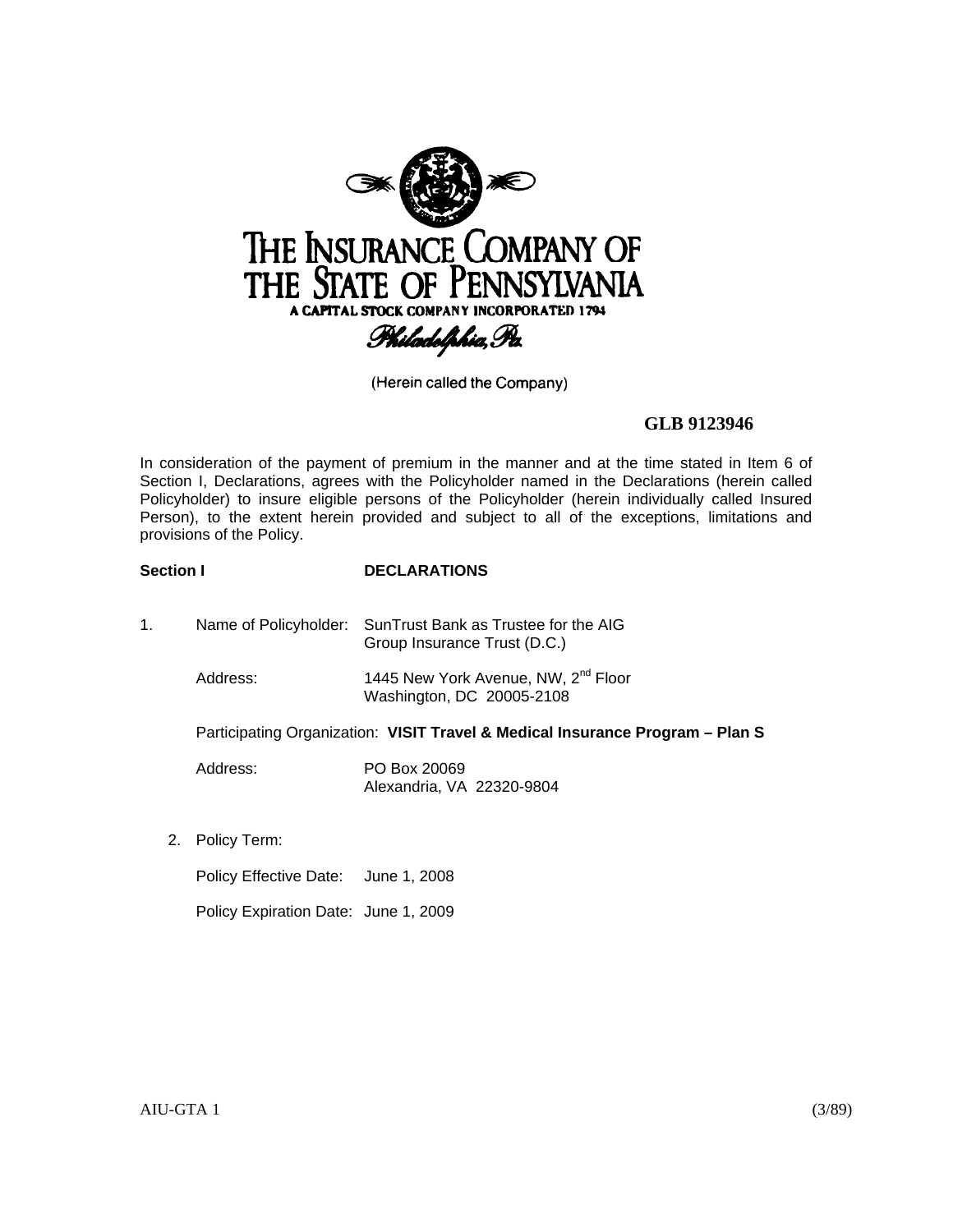3. Eligible Persons

The following persons shall be eligible for insurance hereunder:

# Class Description of Class

Undergraduate students holding a J1 or F1 VISA, 17 to 26 years of age, who are traveling to the United States and are currently enrolled in an accredited institution of higher learning on a full-time basis with no less than 6 credit hours, unless institution's full-time status requires less credit hours.

The United States means the 50 states and the District of Columbia.

4. Period of Coverage:

# Effective Date:

Coverage will begin on the latest of the following:

- a) The moment of departure from the Insured Person's Home Country or Country of Permanent Residence;
- b) The date the Application and premium are received by the Company or it's designated representative; or
- c) The date requested in the Application.

# Expiration Date:

Coverage will end on the earliest of the following:

- a) The Insured Person's return to his or her Home Country or Country of Permanent Residence;
- b) The moment the Insured Person leaves for a location outside the United States; or
- c) The date requested in the Application for which premium has been paid.

The minimum period of coverage is one (1) month; maximum initial or renewal term is twelve (12) months, up to a total of sixty (60) consecutive months, at the premium rate in force at the time of renewal.

Insurance can be renewed provided the Insured Person continues to meet the Plan's eligibility requirements, and the Participating Organization receives the request for renewal and premium payment prior to or on the Policy Expiration Date of the current Policy Term.

The minimum renewal term is one (1) month; maximum renewal term is twelve (12) months. Insurance may be renewed up to a maximum total of sixty (60) consecutive months, at the current premium rate in force at the time of renewal.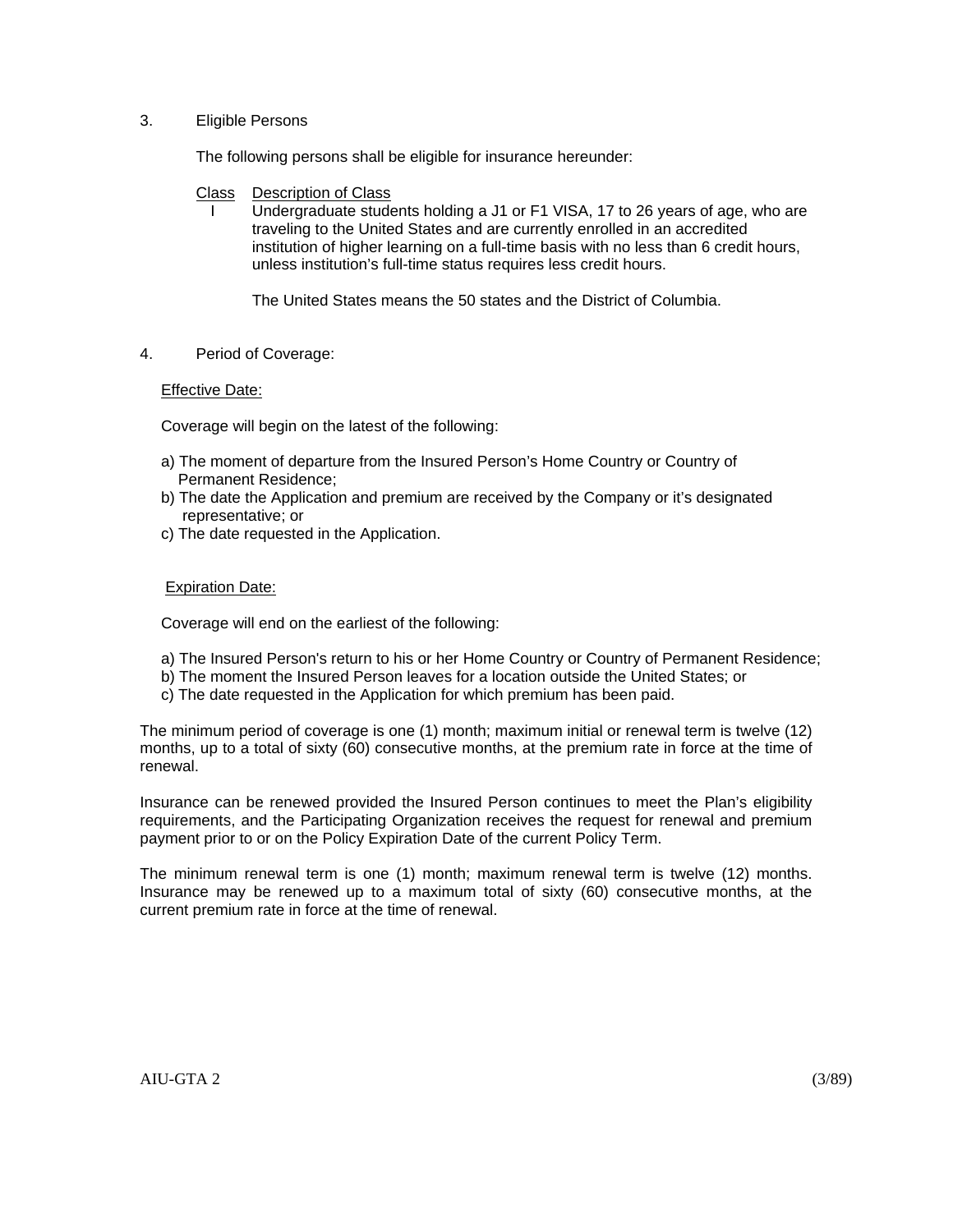# 5. Schedule of Benefits:

The insurance afforded hereunder is only with respect to such and so many of the indemnities as are indicated by a specific amount set below each such indemnity listed in this Schedule and is only with respect to Insured Persons in the classes designated herein. Indemnities not afforded hereunder are so indicated by the word "Nil" set below each such indemnity listing.

|              |                      | <b>Weekly Accident</b><br><b>Indemnity</b> |                                                  | <b>Accidental Medical</b><br><b>Treatment Benefit</b> |
|--------------|----------------------|--------------------------------------------|--------------------------------------------------|-------------------------------------------------------|
| <b>Class</b> | <b>Principal Sum</b> | <b>Weekly Amount</b>                       | <b>Maximum</b><br><b>No. of Weeks</b><br>Payable | <b>Maximum Amount</b><br>Payable                      |
|              | \$15,000             | <b>Nil</b>                                 |                                                  | See Rider #1                                          |

6. Aggregate Limit of Indemnity Per Accident: \$250,000.

## 7. Premium:

 The premium for this policy shall be determined as follows: Unit of Exposure: (each Insured Person, travel expenses, payroll or other): per person, per month or any

Fraction thereof

|                | Rate Per Unit | <b>Estimated Units</b> |                 |
|----------------|---------------|------------------------|-----------------|
| $\lfloor$ lass | of Exposure   | of Exposure            | <b>Premiums</b> |
|                | \$50          | TBD                    | TBD             |

Estimated Number of Insureds: To be determined

 Premium – Subject to Audit: Exposure and Premium to be reported on a monthly basis.

8. Policy At Issue:

The following forms constitute the entire policy at issue: AIU-GTA -1 through AIU-GTA-10, Hazard H-15A, Rider #1, Rider #2,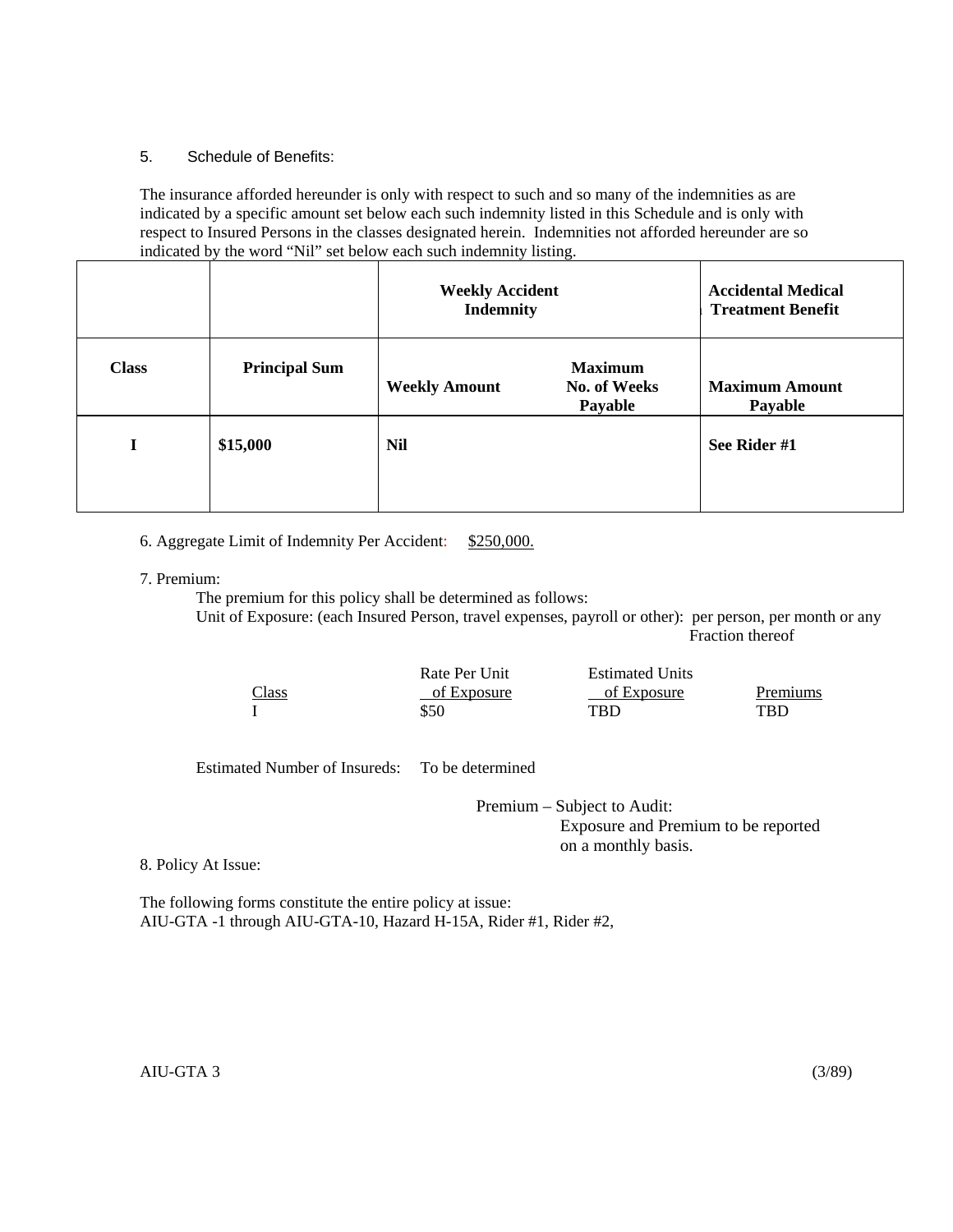# **Section II DEFINITION OF INJURY AND SCOPE OF COVERAGE**

# **Part A**

"Injury" wherever used in the policy means bodily Injury caused by an accident and resulting directly and independently of all other causes in loss covered by the policy, provided such Injury is sustained by the Insured Person:

- (1) while the policy is in force with respect to such person, and
- (2) under the circumstances and in the manner described in the Hazard of Part B of this Section II, which is applicable to such person, provided that:
	- (a) if an entry is stated herein, the Hazard applicable to all Insured Persons shall be Hazard H-15A;

or

(b) if entries are stated herein, the Hazard applicable to an Insured Person's class shall be as stated herein.

Class Hazard Applicable to Class

If by reason of an accident covered by the policy an Insured Person is unavoidably exposed to the elements and as a result of such exposure suffers a loss for which indemnity is otherwise payable hereunder such loss will be covered under the terms of the policy.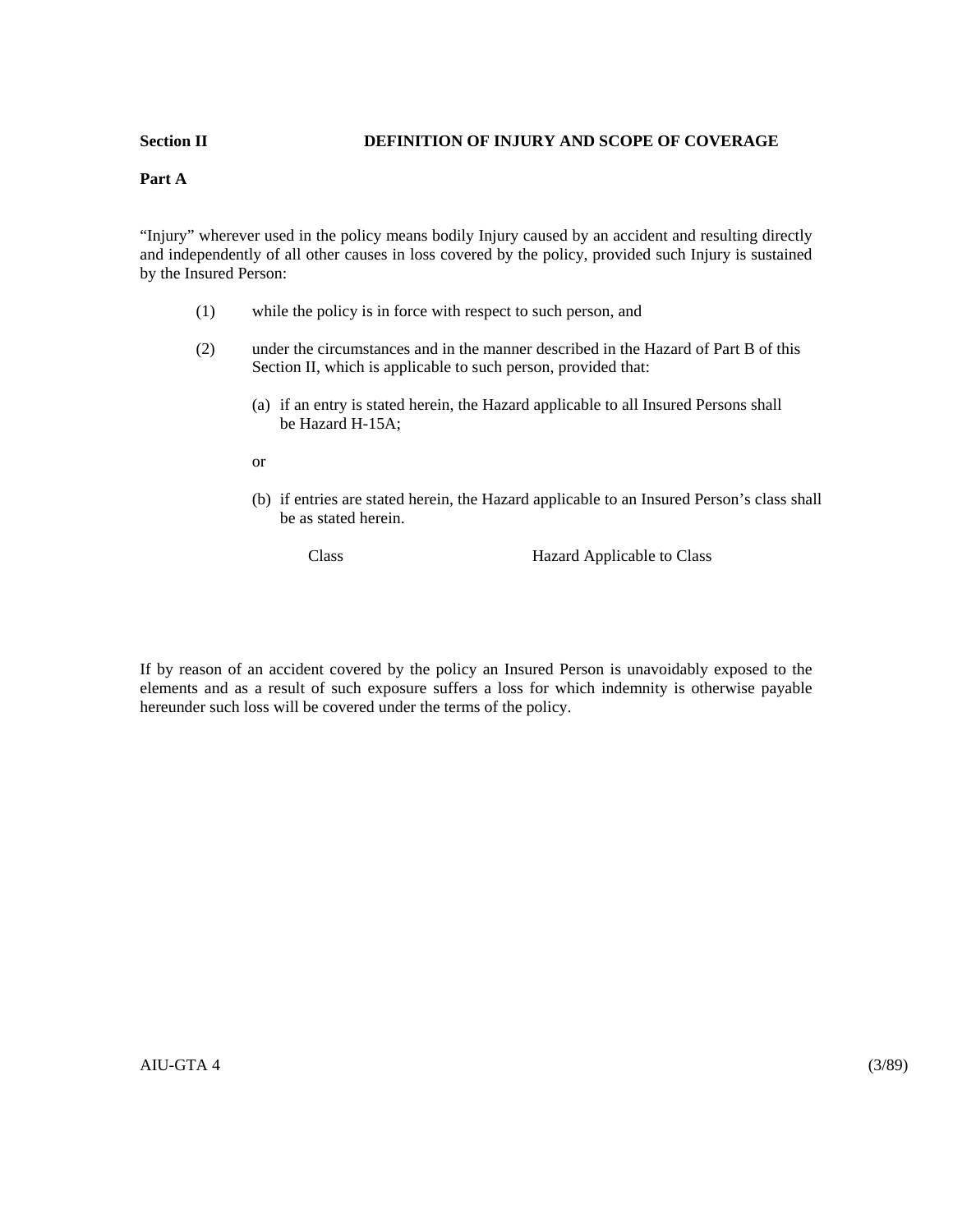**Part B** 

# **Hazard H-15A**

## **24 HOUR ACCIDENT PROTECTION WHILE ON A SPECIFIC TRIP**

The Hazards described in this Hazard H-15A apply only to those Insured Persons who are within a class to which this Hazard applies as stated in Part A of this Section II.

# **DESCRIPTION OF HAZARDS**

Such insurance as is afforded to an Insured Person to which this Hazard H-15A applies, shall apply only to Injury, as defined in Part A of this Section II, sustained by such person during the course of a trip sponsored by the Policyholder.

Such trip shall be deemed to have commenced when the Insured Person leaves his Country of Permanent Residence for the purpose of going on such trip, and shall continue until such time as he returns to his Country of Permanent Residence or the requested Expiration Date, whichever occurs first.

Country of Permanent Residence is the location or country where the Insured Person maintains a primary permanent residence.

Such insurance includes such Injury sustained during such trip while the Insured Person is riding as a passenger (but not as a pilot, operator of member of the crew) in or on, boarding or alighting from:

- (1) any civilian aircraft having a current and valid airworthiness certificate, and piloted by a person who then holds a valid and current certificate of competency of a rating authorizing him to pilot such aircraft;
	- or
- (2) any transport type aircraft operated by the Military Airlift Command (MAC) of the United States, or by the similar air transport service of any duly constituted similar air transport service of any duly constituted governmental authority of any other recognized country;

provided that this Hazard H-15A shall not apply while such Insured Person is riding in any civilian or military aircraft other than as expressly described herein, unless previously consented to in writing by the Company.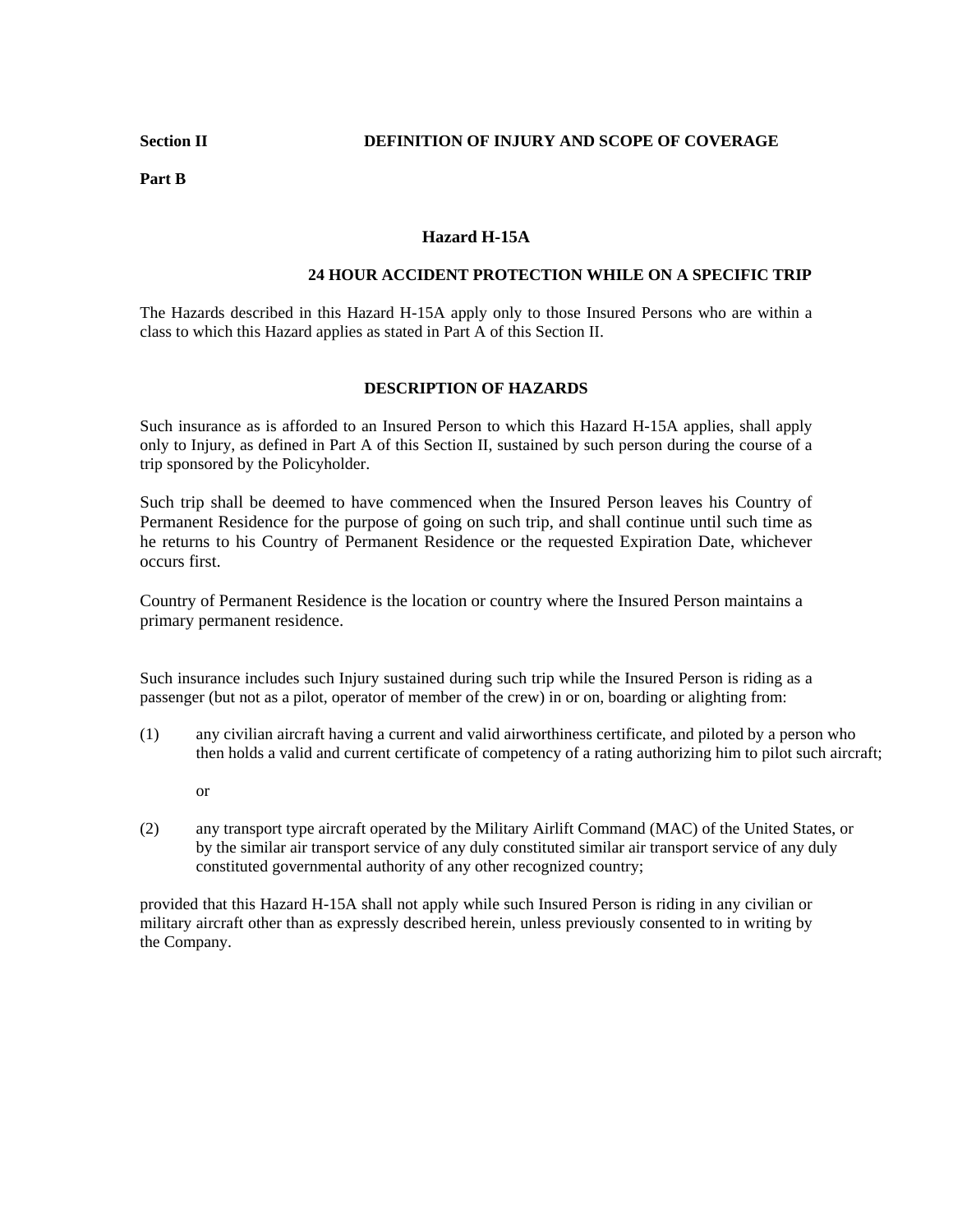# **Hazard H-15A**

(Continued)

# **EXCLUSIONS**

Such insurance as is afforded an Insured Person to which this Hazard H-15A applies, does not apply to any loss, fatal or non-fatal, caused by or resulting from Injury sustained while the Insured Person is:

- (1) flying in any aircraft being used for or in connection with acrobatic or stunt flying, racing or endurance tests;
- (2) flying in any rocket-propelled aircraft;
- (3) flying in any aircraft being used for or in connection with crop dusting or seeding or spraying, fire fighting, exploration, pipe or power line inspection, any form of hunting, bird or fowl herding, aerial photography, banner towing or any test or experimental purpose, unless previously consented to in writing by the Company;
- (4) flying in any aircraft which is engaged in any flight which requires a special permit or waiver from the authority having jurisdiction over civil aviation, even though granted, unless previously consented to in writing by the Company.

### **DEFINITION**

The term "airworthiness certificate" as used in this Hazard shall mean the "Standard" airworthiness Certificate issued by the Federal Aviation Agency of the United States or its foreign equivalent issued by the governmental authority having jurisdiction over civil aviation in the country of its registry.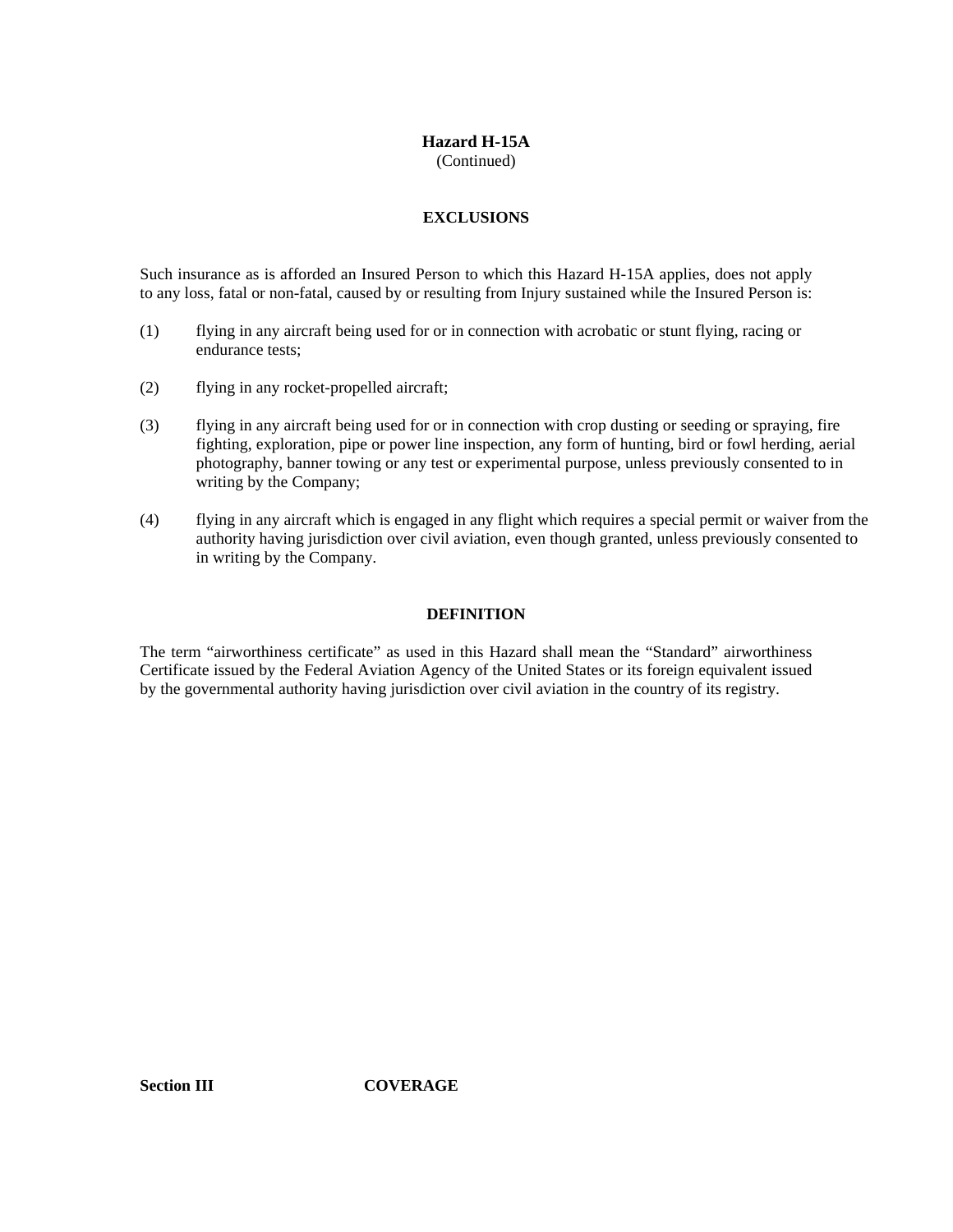## **Accidental Death and Dismemberment Indemnity**

The Company shall pay an indemnity determined from the Table of Losses if an Insured Person sustains a loss stated therein resulting from Injury, provided that:

(a) such loss occurs (1) within 365 days after the date of accident causing such loss; or (2) if Weekly Accident Indemnity is provided under the Policy with respect to an Insured Person, within a period of continuous total disability resulting from such Injury and for which indemnities are payable with respect to such person under such provision, but within fifty-two weeks after the date of accident causing such loss; and

(b) the indemnity payable for any such loss shall be the amount stated opposite such loss in said Table and the Principal Sum stated therein shall be the amount stated as Principal Sum in Item 4 of Section I, Declarations, as applicable to such person and this Coverage; and

(c) if more than one loss stated in said Table is sustained as the result of one accident, only one of the amounts so stated in said Table, the largest, shall be payable.

# **Table of Losses**

## **For Loss of:** Indemnity

Life................................................................................................................... Principal Sum Both Hands or Both Feet or Sight of Both Eyes.............................................. Principal Sum One Hand and One Foot .................................................................................. Principal Sum Either Hand or Foot and Sight of One Eye ...................................................... Principal Sum Either Hand or Foot ......................................................................................... One-Half the Principal Sum Sight of One Eye.............................................................................................. One-Half the Principal Sum

The term "loss" as used herein shall mean with regard to hands and feet, actual severance through or above wrist or ankle joints, and with regard to eyes, entire irrecoverable loss of sight.

## **Disappearance**

If the body of an Insured Person has not been found within one year of the disappearance, forced landing, stranding, sinking or wrecking of a conveyance in which such person was an occupant, then it shall be deemed, subject to all other terms and provisions of the policy, that such Insured Person shall have suffered loss of life within the meaning of the Policy.

 $\rm{AU-GTA}$  5 (3/89)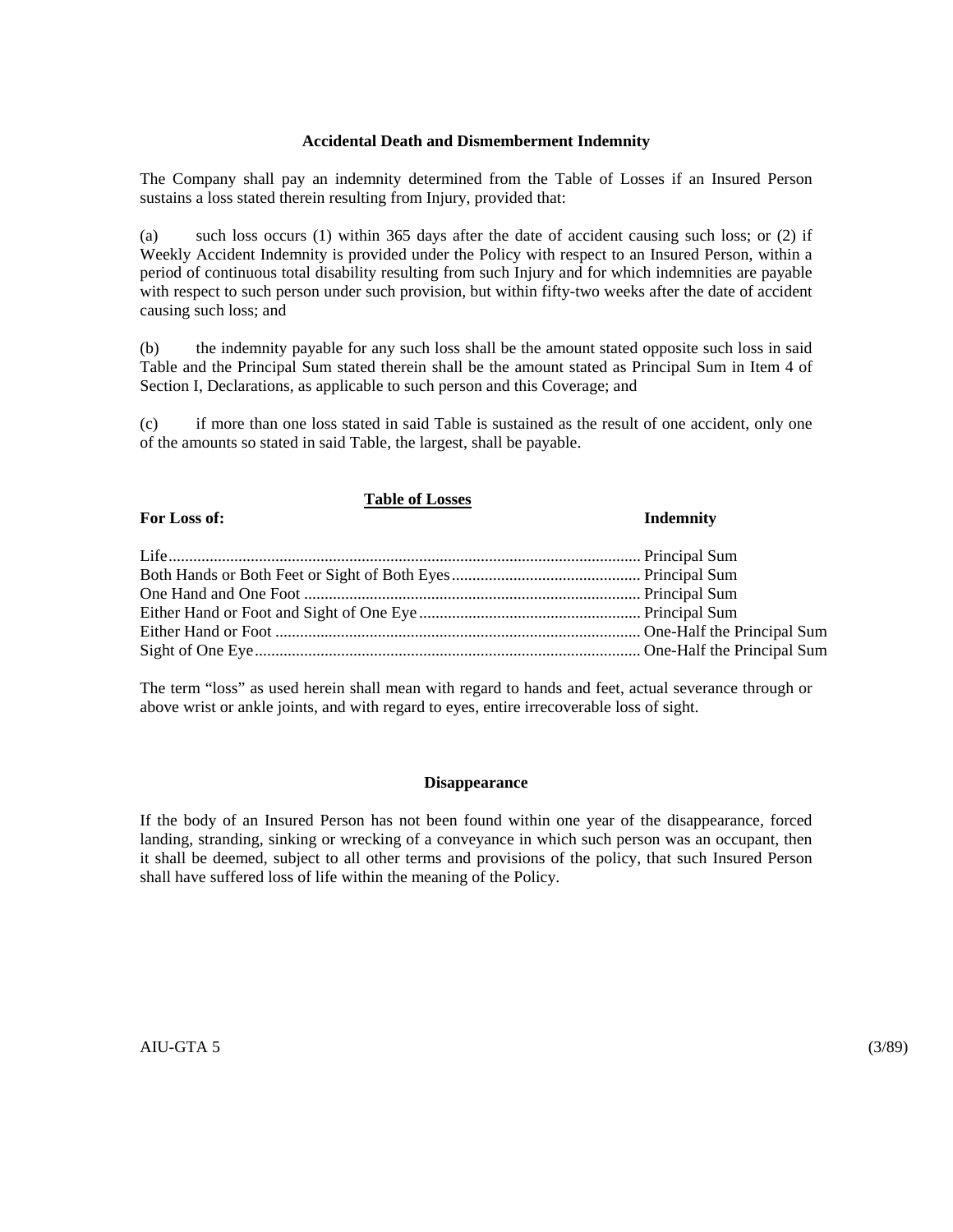### **Section III COVERAGE**

(continued)

## **Beneficiary Designation and Change**

The beneficiary or beneficiaries of an Insured Person shall be that person or those persons designated by the Insured Person and filed with the Company.

Any Insured Person who has not made an irrevocable designation of beneficiary may designate a new beneficiary at any time, without the consent of the beneficiary, by filing with the Company a written request for such change but such change shall become effective only upon receipt of such request at the Executive Office of the Company. When such request is received by the Company, whether the Insured Person be then living or not, the change of beneficiary shall relate back to and take effect as of the date of execution of the written request, but without prejudice to the Company on account of any payment theretofore made by it.

# **Aggregate Limit of Indemnity**

The Aggregate Limit of Indemnity stated in Item 5 of the Declarations shall be the total limit of the Company's liability for all indemnities payable under Accidental Death and Dismemberment Indemnity with respect to all classes of Insured Persons arising out of Injury sustained by two or more Insured Persons as the result of any one accident.

If the total of such indemnity exceeds said Aggregate Limit of Indemnity, the Company shall not be liable to any one such Insured Person for a greater proportion of such Insured Person's Indemnity afforded by the Accidental Death and Dismemberment Indemnity than said Aggregate Limit of Indemnity bears to the total Indemnities afforded by this Accident Death and Dismemberment Indemnity to all such Insured Persons.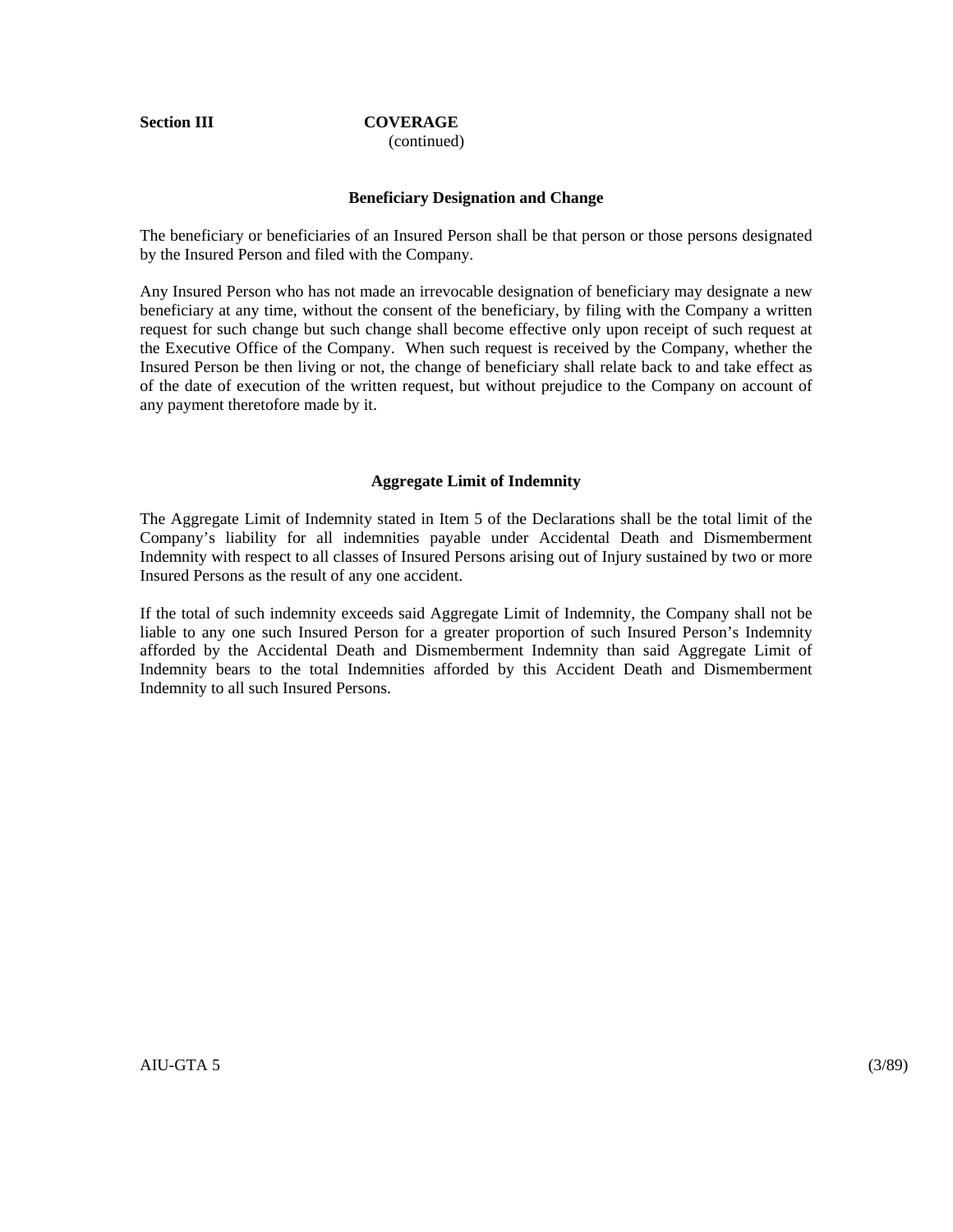# **EXCESS BENEFITS**

All coverages, except Accidental Death and Dismemberment, shall be in excess of all other valid and collectible insurance indemnity and shall apply only when such benefits are exhausted.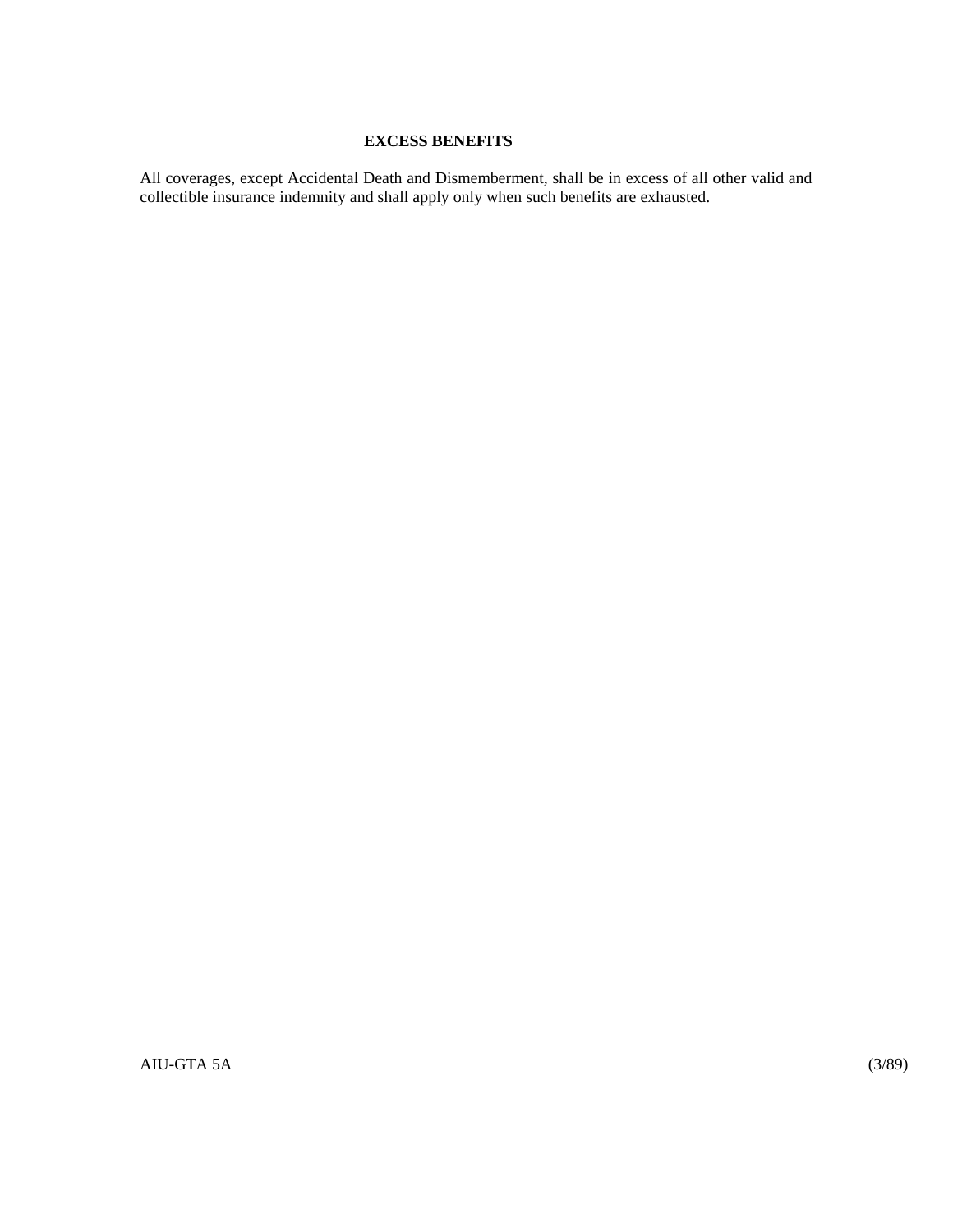# **Section IV EXCLUSIONS**

The policy does not cover any loss, fatal or non-fatal, caused by or resulting from:

- 1. suicide or any attempt thereat by the Insured Person while sane or self destruction or any attempt thereat by the Insured Person while insane;
- 2. disease of any kind;
- 3. bacterial infections except pyogenic infection which shall occur through an accidental cut or wound;
- 4. hernia of any kind;
- 5. Injury sustained in consequence of riding as a passenger or otherwise in any vehicle or device for aerial navigation, except as provided in Part B of Section II, Definition of Injury and Scope of Coverage;
- 6. declared or undeclared war or any act thereof;
- 7. service in the military, naval or air service of any country.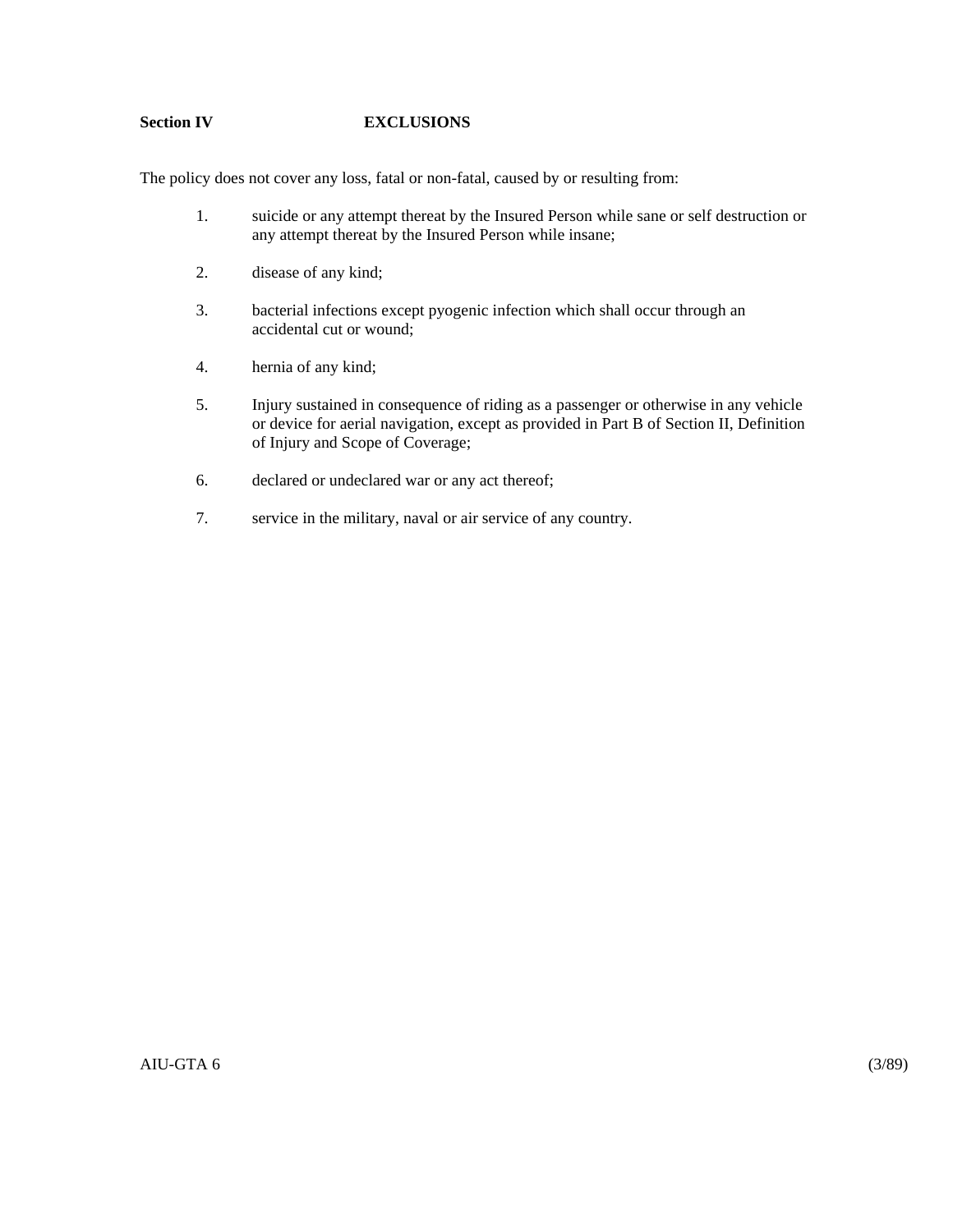#### **Section V POLICY PROVISIONS**

1. ENTIRE CONTRACT; CHANGES: The policy, including the endorsements and the attached papers, if any, constitutes the entire contract of insurance. No change in the policy shall be valid until approved by an executive officer of the Company and unless such approval be endorsed hereon. No agent has authority to change this policy or to waive any of its provisions.

2. NOTICE OF CLAIM: Written notice of claim must be given to the Company within twenty days after the occurrence or commencement of any loss covered by the policy, or as soon thereafter as is reasonably possible. Notice given by or on behalf of the claimant to the Administrative Offices of the Company, or to any authorized agent of the Company, with information sufficient to identify the Insured Person shall be deemed notice to the Company.

3. CLAIMS FORMS: The Company, upon receipt of a notice of claim, will furnish to the claimant such forms as are usually furnished by it for filing proofs of loss. If such forms are not furnished within fifteen days after the giving of such notice the claimant shall be deemed to have complied with the requirements of the policy as to proof of loss upon submitting, within the time fixed in the policy for filing proofs of loss, written proof covering the occurrence, the character and the extent of the loss for which claim is made.

4. PROOFS OF LOSS: Written proof of loss must be furnished to the Company at its said office in case of claim for loss for which this policy provides any periodic payment contingent upon continuing loss within ninety days after the termination of the period for which the Company is liable and in case of claim for any other loss within ninety days after the date of such loss. Failure to furnish such proof within the time required shall not invalidate nor reduce any claim if it was not reasonably possible to give proof within such time, provided such proof is furnished as soon as reasonably possible.

5. TIME OF PAYMENT OF CLAIMS: Indemnities payable under the policy for any loss other than loss for which the policy provides any periodic payment will be paid immediately upon receipt of due written proof of such loss. Subject to due written proof of loss, all accrued indemnities for loss for which the policy provides periodic payment will be paid at the expiration of each four weeks during the continuance of the period for which the Company is liable, and any balance remaining unpaid upon the termination of liability will be paid immediately upon receipt of due written proof.

6. PAYMENT OF CLAIMS: Indemnity for loss of life will be payable in accordance with the beneficiary designation and the provisions respecting such payment which may be prescribed herein and effective at the time of payment. If no such designation or provision is then effective, such indemnity shall be payable to the estate of the Insured Person. Any other accrued indemnities unpaid at the Insured Person's death may, at the option of the Company, be paid either to such beneficiary or to such estate. All other indemnities will be payable to the Insured Person.

If any indemnity of the policy shall be payable to the estate of an Insured Person, or to an Insured Person who is a minor or otherwise not competent to give a valid release, the Company may pay such indemnity, up to an amount not exceeding \$1,000, to any relative by blood or connection by marriage of the Insured Person who is deemed by the Company to be equitably entitled thereto. Any payment made by the Company in good faith pursuant to this provision shall fully discharge the Company to the extent of such payment.

 $\rm{AU-GTA}$  7 (3/89)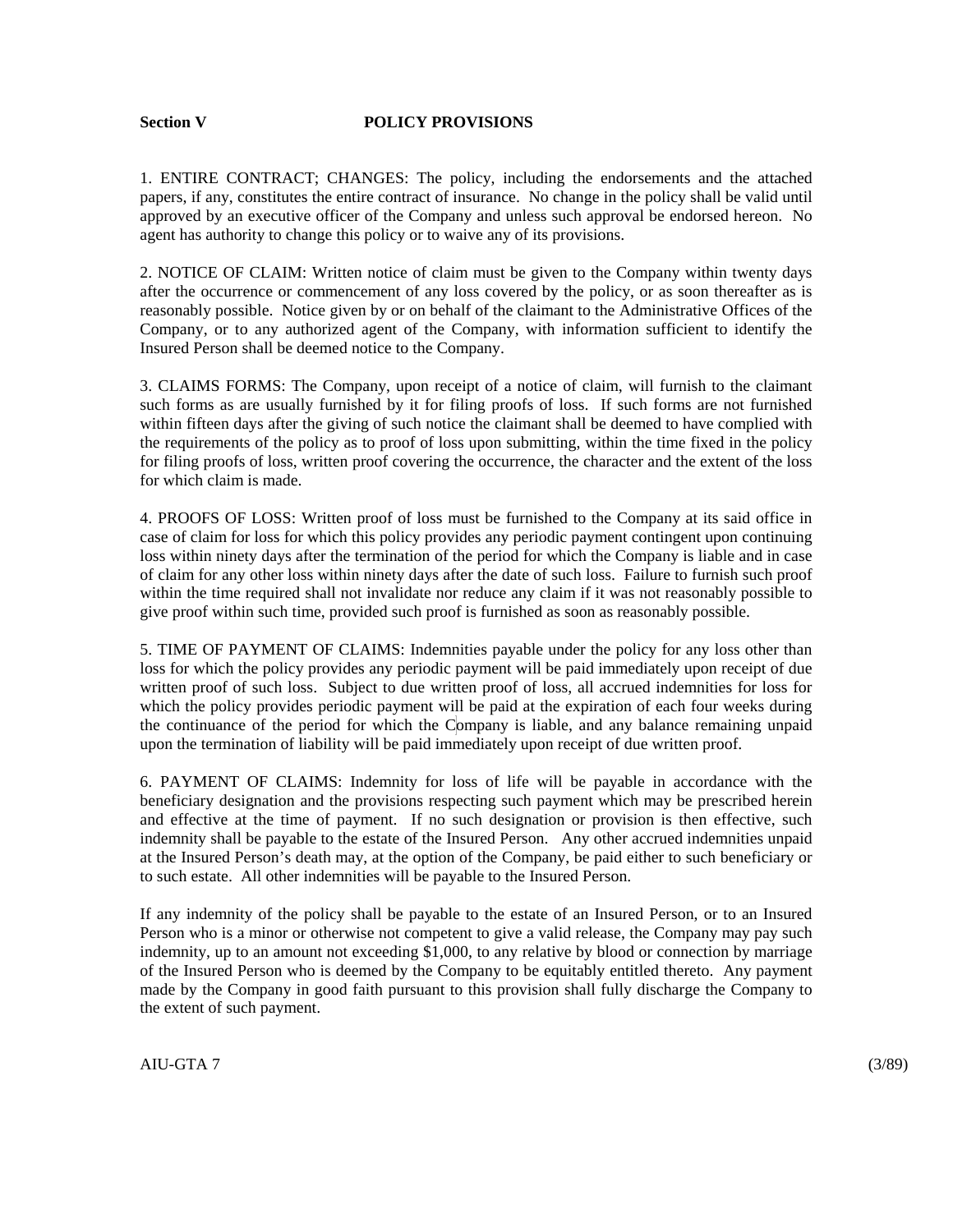# **Section V POLICY PROVISIONS**

(continued)

Subject to any written direction of the Insured Person all or a portion of any indemnities provided by this policy on account of Hospital, nursing, medical or surgical service may, at the Company's option and unless the Insured Person requests otherwise in writing not later than the time for filing proof of such loss, be paid directly to the Hospital or person rendering such services, but it is not required that the service be rendered by a particular Hospital or person.

7. PHYSICAL EXAMINATION AND AUTOPSY: The Company at its own expense shall have the right and opportunity to examine the person of any individual whose Injury or Illness is the basis of claim when and as often as it may reasonably require during the pendency of a claim hereunder and to make an autopsy in case of death, where it is not forbidden by law.

8. LEGAL ACTIONS: No action at law or in equity shall be brought to recover on the policy prior to the expiration of sixty days after written proof of loss has been furnished in accordance with the requirements of this policy. No such action shall be brought after the expiration of three years after the time written proof of loss is required to be furnished.

9. CONFORMITY WITH STATE STATUTES: Any provision of the policy which, on its effective date, is in conflict with the statutes of the state in which the policy was delivered or issued for delivery is hereby amended to conform to the minimum requirements of such statutes.

AIU-GTA-8 (3/89)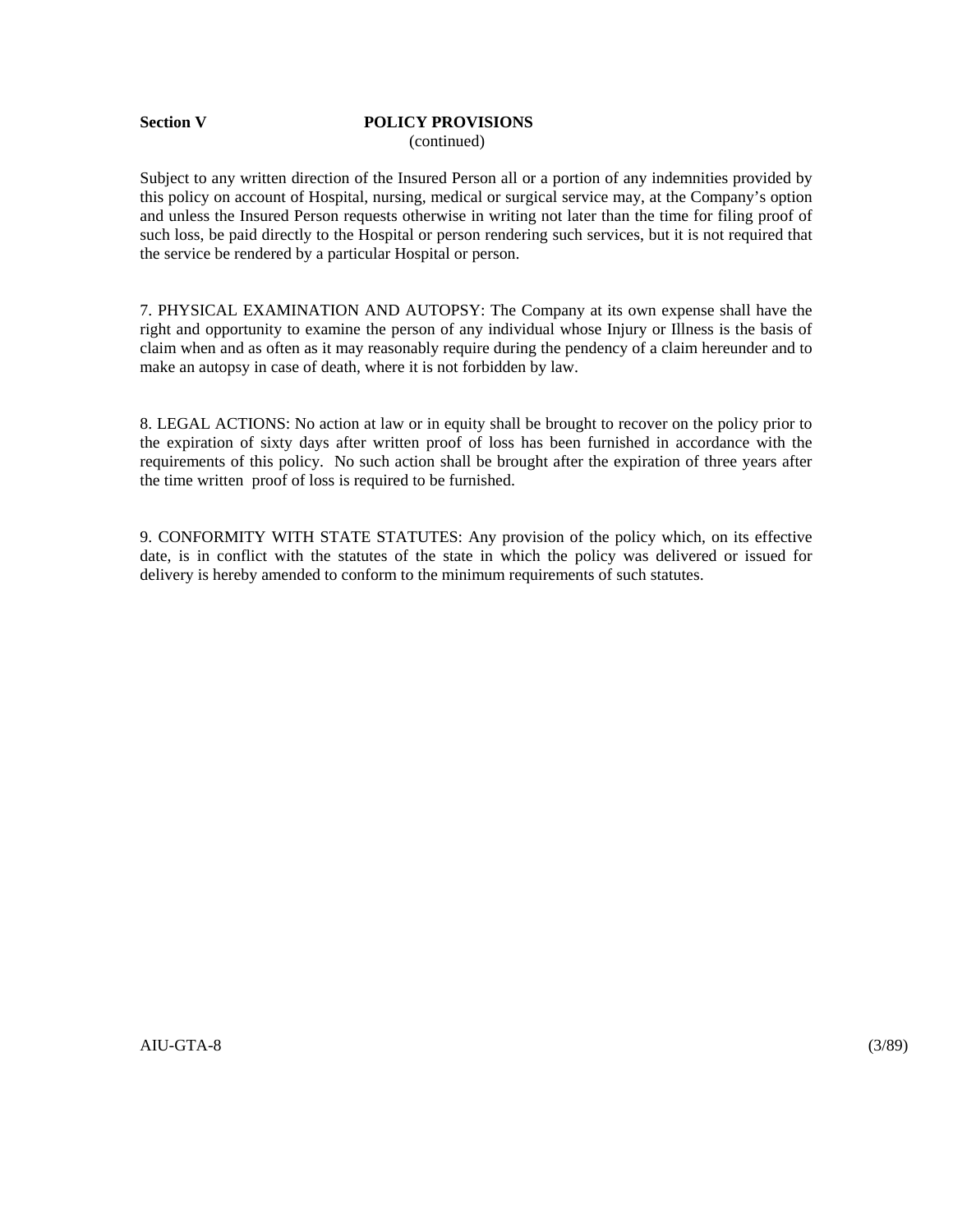### **Section VI ADDITIONAL PROVISIONS**

1. POLICY PERIOD: The Policy shall become effective upon the Policy Effective Date shown in Item 2 of Section I, at 12:01 A.M. standard time at the address of the Policyholder stated in Item 1 thereof and shall continue in force until the Policy Expiration Date stated in Item 2 of Section I, Declarations.

2. PREMIUM: Premiums due for the policy shall be remitted to the Company by an officer of the Policyholder or by any other person designated by the Policyholder to remit such premiums. The premium bases and rates are as stated in Item 6 of Section I, Declarations.

(a) ESTIMATED ANNUAL PREMIUM SUBJECT TO AUDIT: If premium is set opposite Estimated Annual Premium, Subject to Audit, in Item 6 of Section I, such premium is to be an estimated premium only. Upon conclusion of the first and each renewal policy year, or upon termination of the policy, the Company shall audit such of the Policyholder's records as have a bearing on this insurance to determine the earned premium for the Insured afforded.

(b) ANNUAL PREMIUM NOT SUBJECT TO AUDIT: If premium is set opposite Annual Premium, Not Subject to Audit in Item 6 of Section I, such premium shall be the total earned premium for all such insurance as is afforded by the Policy for the first policy year and shall not be subject to any adjustment.

(c) CHANGE OF PREMIUM RATE: Subject to the provisions of Additional Provision 7 of this section, on the first renewal of the policy and one each renewal thereafter, the Company may, by notifying the Policyholder, change the rate at which further premiums, including the one then due, shall be computed.

(d) PAYMENT OF PREMIUM: Estimated Annual Premiums-Subject to Audit, or Annual Premium - Not Subject to Audit, for the policy shall become due and payable on the effective date of the policy and on any renewal date thereof, provided that such premiums may be paid in installments in accordance with and if so designated in Item 6 of Section I, Declarations.

(e) GRACE PERIOD: A grace period of thirty-one days will be granted for the payment of each premium falling due after the first premium, during which grace period the policy will continue in force, but the Policyholder shall be liable to the Company for the payment of the premium accruing for the period the policy continues in force.

3. EFFECTIVE DATE AND TERMINATION DATES OF INDIVIDUAL INSURANCE: The persons eligible for inclusions as Insured Persons hereunder shall be all persons denoted in Item 3 of Section I, Declarations. Commencing on the date any such eligible person comes within any classification established therein, such person shall automatically become an Insured Person with respect to such insurance as is afforded by the policy as applicable to such person's class.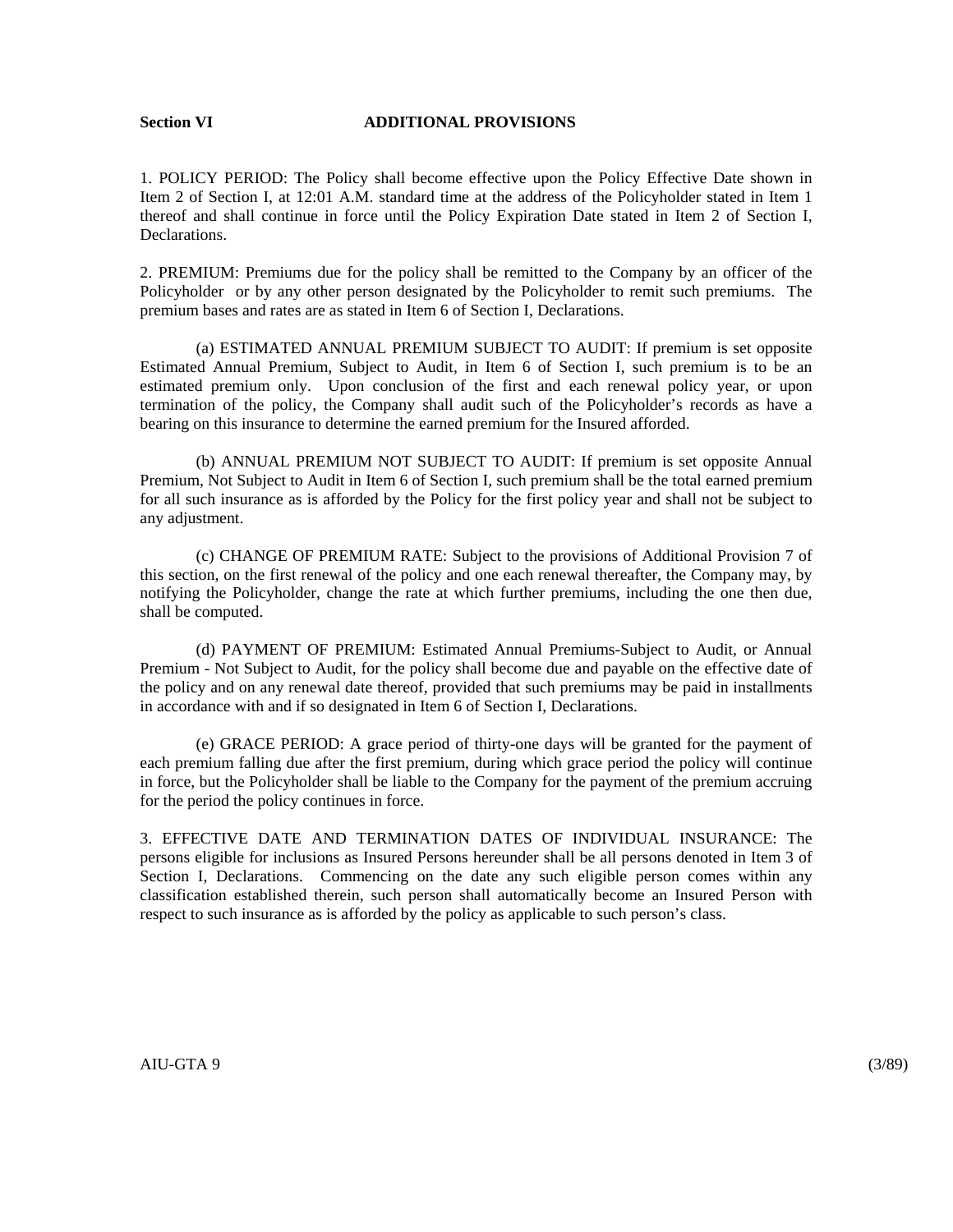#### **Section VI ADDITIONAL PROVISIONS**  (continued)

Any change in the insurance afforded an Insured Person, which results from a change of class of such person, shall become effective on the date such person's class changes, provided that, if such person is absent from active full-time work because of Injury on the date such changes in coverage would otherwise become effective, such change in coverage shall become effective upon the date such person returns to active full-time work.

Coverage with respect to any Insured Person shall immediately terminate on the termination date of the policy or at the time such person ceases to come within any such classification, whichever is earlier; provided however, that such termination shall be without prejudice to any claim originating prior thereto.

4. DATA FURNISHED BY POLICYHOLDER: If requested to do so by the Company the Policyholder shall furnish the Company with the names of all persons initially Insured, of all new persons who become Insured, and of all Insured Persons whose Insurance is canceled, together with the data necessary for the calculation of premium. Failure on the part of the Policyholder to furnish the name of an Insured Person to the Company shall not invalidate his insurance; nor shall failure on the part of the Policyholder to report termination of insurance of a person continue such insurance in force beyond the date of termination determined in accordance with Additional Provision 3 of this Section.

5. ASSIGNMENT: The insurance provided hereunder is not assignable, but benefits may be assigned in accordance with Section V, Policy Provision 6, Payment of Claims.

6. RENEWAL: The policy may be renewed for further consecutive terms by the payment, prior to the expiration of the Grace Period as provided in Additional Provision 2, of the premium as provided in Additional Provision 2.

7. NOT IN LIEU OF WORKER'S COMPENSATION: The policy is not in lieu of and does not affect any requirement for coverage by Worker's Compensation insurance.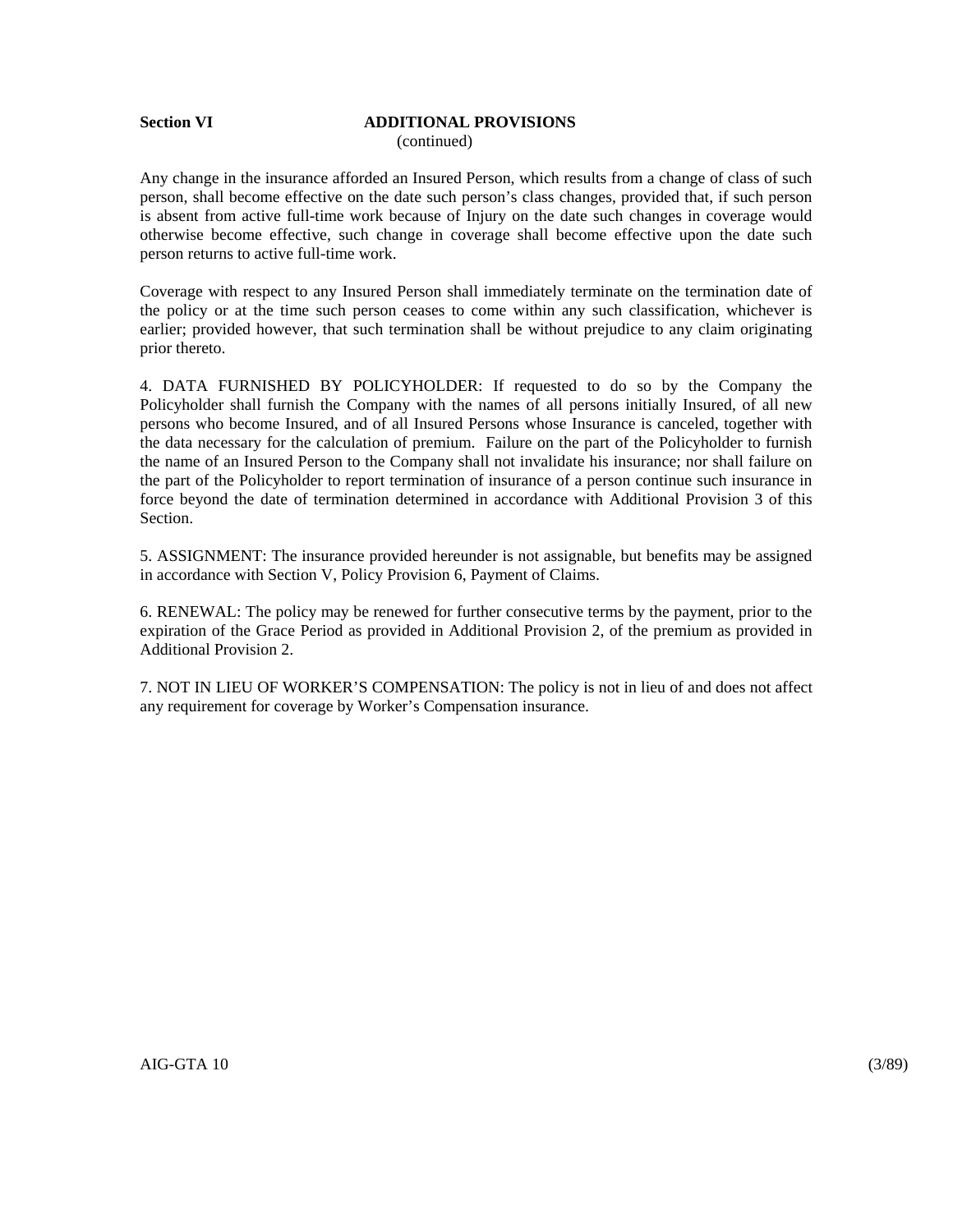## **POLICY AMENDMENT RIDER #1 (page 1 of 6)**

It is understood and agreed that Section III, Coverage is amended to include the following:

## **MEDICAL EXPENSES**

The Company will pay benefits, as defined in Part I of this Rider, entitled Schedule of Benefits, with respect to Covered Expenses as defined in Part II of this Rider, entitled Covered Expenses, resulting from Disablement. Coverage is limited to Covered Expenses incurred subject to the limitations contained in Part III of this rider, entitled Exclusions. The term "**Disablement**" as used with respect to medical expenses shall mean an Illness or an accidental bodily Injury necessitating medical treatment by a Physician as defined in this policy. All bodily Injuries sustained in any one accident shall be considered one Disablement, all bodily disorders existing simultaneously which are due to the same or related causes shall be considered one Disablement. If a Disablement is due to causes which are the same or related to the cause of a prior Disablement (including complications arising therefrom), the Disablement shall be considered a continuation of the prior Disablement and not a separate Disablement.

First treatment of an Injury must occur within **60** days from the date of Injury, during the period of coverage.

# **Part I** Schedule of Benefits

# **Maximum Benefit: \$100,000** per **Disablement Annual Deductible: \$100.**

The deductible is the dollar amount of Covered Expenses which must be incurred annually as an out-of-pocket expense by each Insured Person.

When a covered Injury or Illness results, the Company will pay for:

| In Hospital Medical Services     | 80% of covered expenses to a maximum of \$5,000.        |
|----------------------------------|---------------------------------------------------------|
| In Hospital Surgical Services    | 80% of covered expenses to a maximum of \$5,000.        |
| Out of Hospital Medical Expenses | <b>80%</b> of covered expenses to a maximum of \$5,000. |

The policy will pay 80% of the first \$5,000 of Covered Expenses incurred. Excess of \$5,000, the policy will pay 100% up to the Maximum Benefit stated above

In no event shall the Company's maximum liability exceed **\$100,000** as to Covered Expenses per any one Disablement.

| • Dental Treatment:   | 80% of the Usual, Customary & Reasonable (UCR)               |
|-----------------------|--------------------------------------------------------------|
|                       | Charges to a maximum of $$1,000$ per 12 months of coverage   |
| • Prescription Drugs: | 80% of the UCR charges to a maximum of \$1,000 per 12 months |
|                       | of coverage                                                  |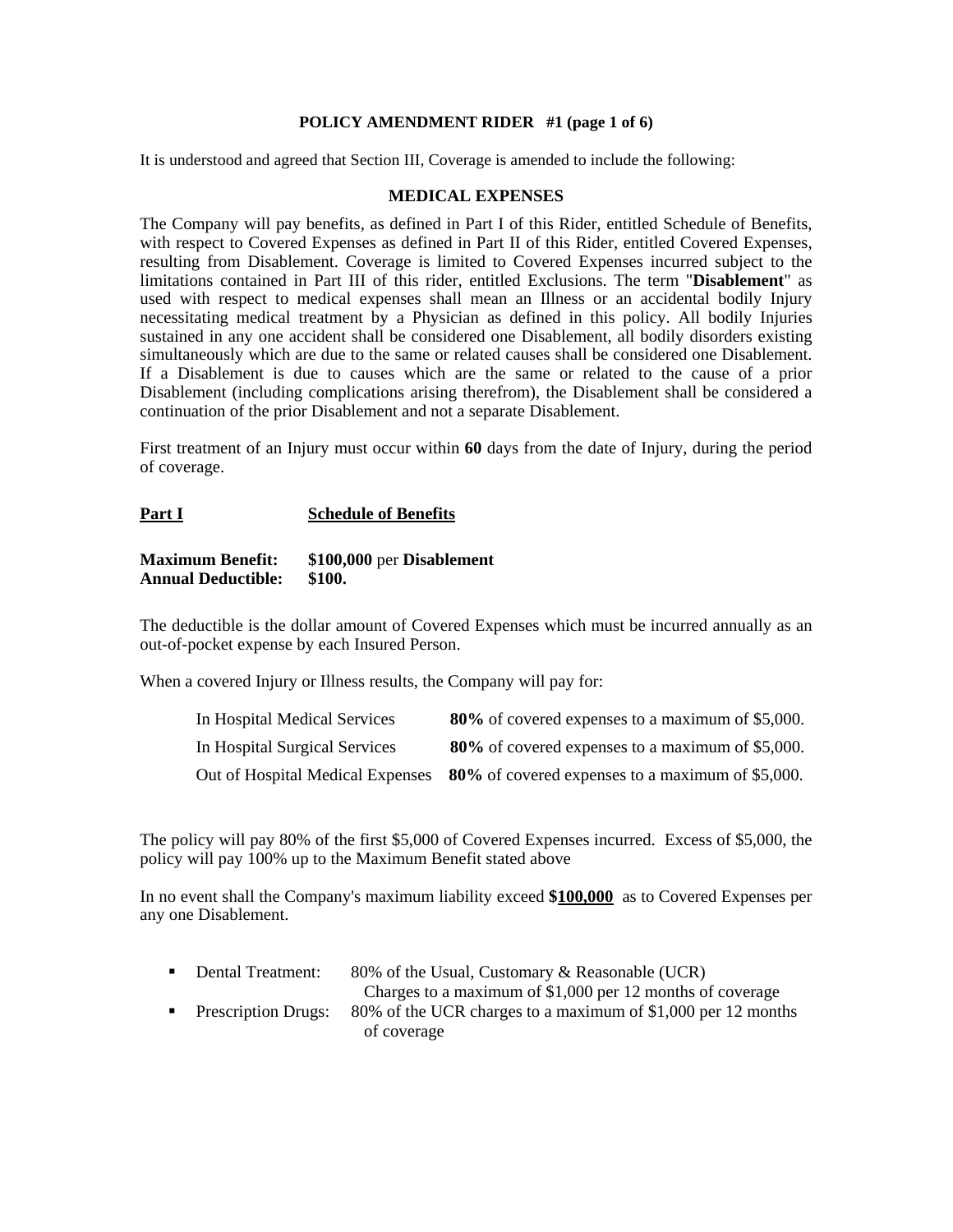# **POLICY AMENDMENT RIDER #1 (page 2 of 6)**

- Physiotherapy: Accident only, when prescribed by the attending physician, limited to one visit per day, \$25 per visit, to a maximum of \$500 per 12 months of coverage
- Psychotherapy: The treatment of mental disorders, nervous disorders, alcoholism, and drug addiction, up to \$30 per visit, one visit per day, to a maximum of 10 visits per 12 months of coverage
- Organ transplant, bone marrow transplant, skin grafts, kidney dialysis or similar treatments limited to \$10,000 maximum all UCR charges combined per 12 months of coverage
- Surgery: Physician fees for a surgical procedure to a \$5,000 maximum per 12 months of coverage
- Anesthetist Services: 30% of the UCR charges of surgical allowance
- Outpatient Day Surgery Miscellaneous Expenses when surgery is performed in a hospital emergency room, trauma center, physician's office, outpatient surgical center or clinic, for covered services and supplies, all UCR charges combined to a maximum of \$1,500 per day
- Outpatient Miscellaneous Expenses including medical emergency room expenses, diagnostic X-ray and laboratory expenses, MRIs, CAT Scans, Ultrasound, or similar procedures, when prescribed by the attending physician, to a \$1,000 maximum per 12 months of coverage
- **In-Patient Hospital Miscellaneous Expenses for covered services and supplies, all UCR** charges combined to a maximum of \$1,500 per day
- Ambulance Service, for transportation to or from a hospital, maximum of \$400 per trip
- **Motor Vehicle Accidents, excess to the motor vehicle insurance to a maximum of \$2,000** per 12 months of coverage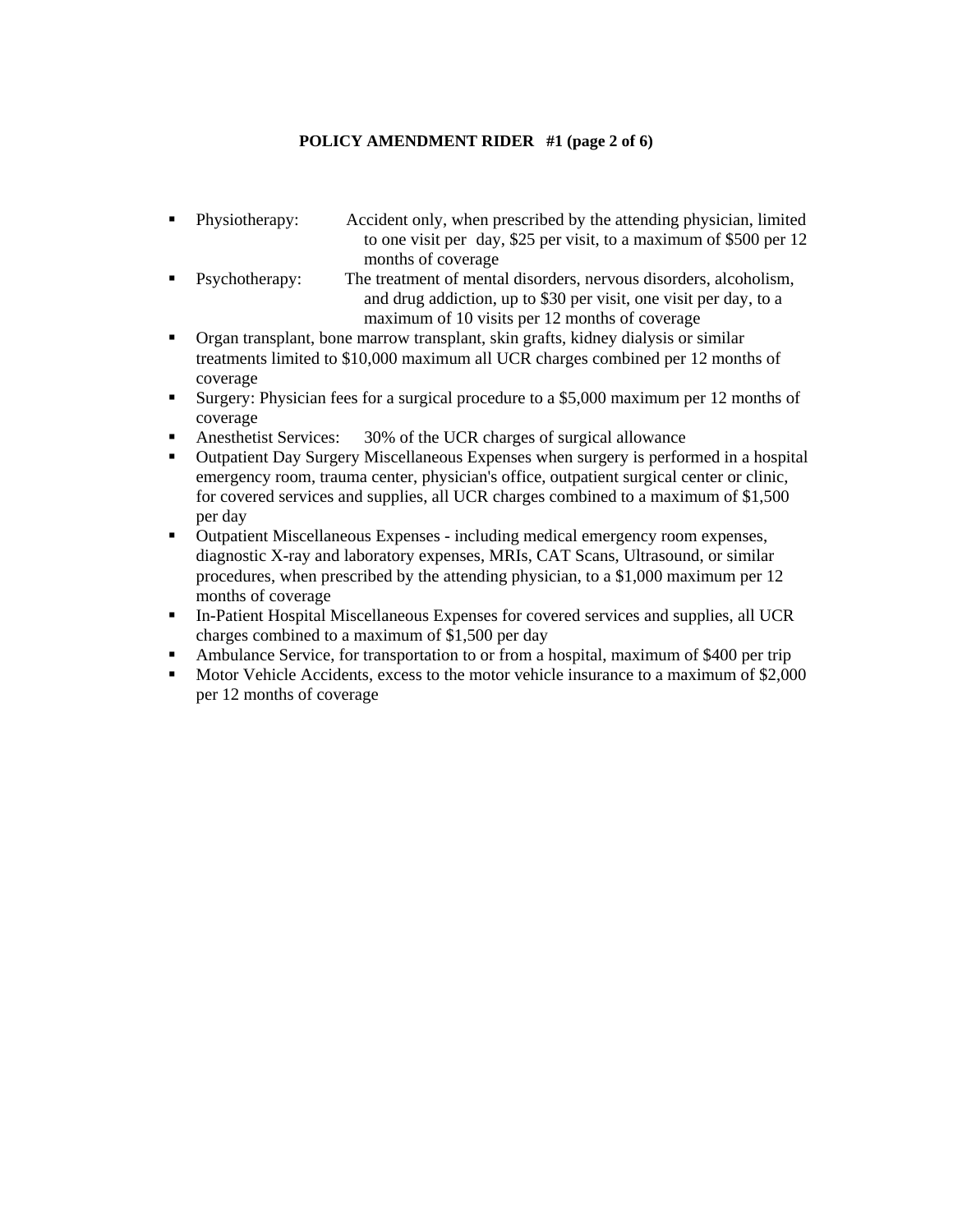## **POLICY AMENDMENT RIDER #1 (page 3 of 6)**

# **Part II Covered Expenses**

For the purpose of this section, only such expenses incurred as the result of and within **26 weeks**  from a Disablement, which are specifically enumerated in the following list of charges, and which are not excluded in Part III of this rider, entitled Exclusions, shall be considered as Covered Expenses:

- (1) Charges made by a Hospital for room and board, floor nursing and other services exclusive of charges for professional service and with the exception of personal services of a non-medical nature; provided, however, that expenses do not exceed the hospital's average charge for semiprivate room and board accommodation or intensive care when medically necessary.
- (2) Charges made for diagnosis, treatment and surgery by a Physician;
- (3) Charges made for the cost and administration of anesthetics;
- (4) Charges for medication, x-ray services, laboratory tests and services, the use of radium and radio-active isotopes, oxygen, blood transfusions, iron lungs, and medical treatment;
- (5) Charges for physiotherapy, if recommended by a Physician for the treatment of a specific Disablement and administered by a licensed physiotherapist;
- (6) Dressings, drugs, and medicines that can only be obtained upon written prescription of a Physician.

**Usual, Customary and Reasonable Charge (UCR)** means the payment amount, as determined by the Company, for services rendered by a professional provider. The Company reserves the right of final determination of the amount payable for any service or supply.

The following is the basis for determination of **UCR**:

**Usual** - an amount a professional provider usually charged for a given service.

**Customary** – an amount which falls within the range of charges for a given service billed by most professional providers in the same locality who have similar training and experience.

**Reasonable** – am amount which is usual and customary or which would not be considered excessive in a particular case because of unusual circumstances.

If the charge is in excess of UCR, no payment will be made with respect to the excess, and the excess will not qualify as a Covered Expense under the Policy. All charges shall be deemed to be incurred on the date such services or supplies which give rise to the expense or charge are rendered or obtained.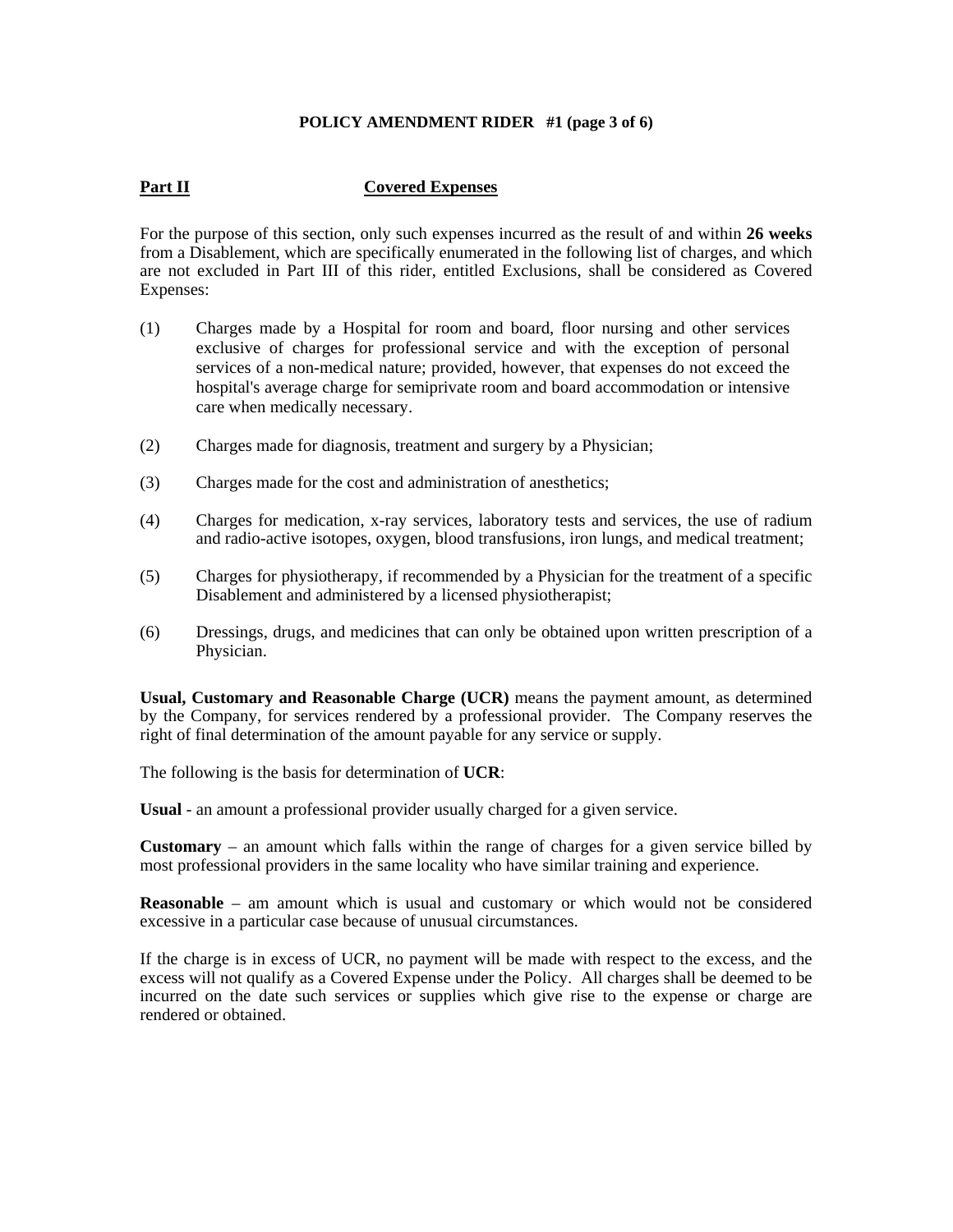### **POLICY AMENDMENT RIDER #1 (page 4 of 6)**

It is further understood and agreed that as respects coverage under this rider only, Exclusions under Section IV of the policy to which this rider is attached shall be deleted in its entirety and the following substituted therefor:

# **Part III Exclusions**

No benefits shall be payable for medical expenses provided by this rider with respect to expenses incurred:

- 1) For Pre-Existing Conditions, defined as any Injury or Illness which was contracted or which manifested itself, or for which a licensed Physician was consulted, or for which treatment or medication was prescribed prior to the effective date of this insurance;
- (2) For services, supplies or treatment, including any period of Hospital confinement, which were not recommended, approved and certified as necessary and reasonable by a Physician;
- (3) For suicide or any attempt thereat while sane or self-destruction or any attempt thereat while insane;
- (4) Declared or undeclared war or any act thereof;
- (5) For Injury sustained while participating in professional, interscholastic, sponsored scholastic, amateur, intercollegiate, community athletics;
- (6) For fertility testing, pregnancy, childbirth, miscarriage or abortion;
- (7) For routine physical or other examinations where there are no objective indications or impairment in normal health, and laboratory diagnostic or x-ray examinations except in the course of a disability established by the prior call or attendance of a Physician;
- (8) For cosmetic or plastic surgery, except as the result of an accident;
- (9) For elective surgery which can be postponed until the Insured returns to his/her country of residence;
- (10) For any mental or nervous disorders or rest cures except as provided;
- (11) For dental care, except as the result of Injury to natural teeth caused by an accident;
- (12) For eye refraction's or eye examinations for the purpose prescribing corrective lenses for eye glasses or for the fitting thereof, unless caused by accidental bodily Injury incurred while insured hereunder;
- (13) In connection with alcoholism and drug addiction, or use of any drug or narcotic agent;
- (14) For congenital anomalies and conditions arising out of or resulting there from;
- (15) For expenses which are non-medical in nature;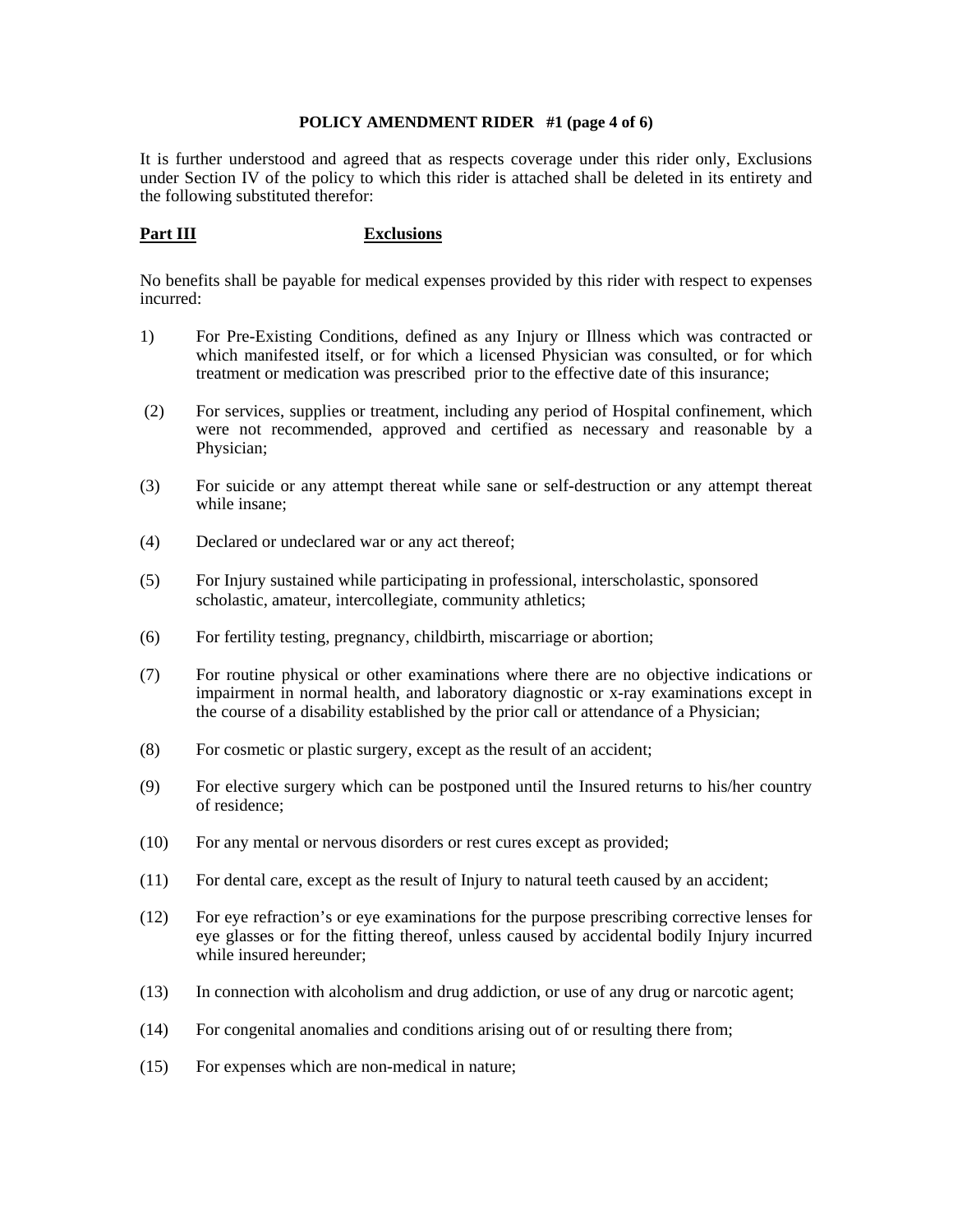#### **POLICY AMENDMENT RIDER #1 (page 5 of 6)**

- (16) For the ordinary cost of a one-way airplane ticket used in the transportation back to the Insured's country where an air ambulance benefit is provided;
- (17) For expenses as a result of or in connection intentionally self-inflicted Injury;
- (18) For expenses as a result of or in connection with the commission of a felony offense;
- (19) For specific named hazards: scuba diving; snow sports, including but not limiting to skiing of any kind and snowboarding; mountain climbing; sky diving; professional or amateur racing; piloting any aircraft; rock-climbing; caving; ice-climbing; parasailing; paragliding; bungee jumping; hot air ballooning; trampoline jumping; extreme sports; motorcycle riding;
- (20) Treatment paid for or furnished under any other individual or group policy, or other service or medical pre-payment plan arranged through the employer to the extent so furnished or paid, or under any mandatory government program or facility set up for treatment without cost to any individual.

### **Definitions**

**Hospital** - as used in this Rider or any rider attached hereto, means a facility that: (1) is operated according to law for the care and treatment of injured people; (2) has organized facilities for diagnosis and surgery on its premises or in facilities available to it on a prearranged basis; (3) has 24 hour nursing service by registered nurses (R.N.'s); and (4) is supervised by one or more Physicians. A Hospital does not include: (1) a nursing, convalescent or geriatric unit of a Hospital when a patient is confined mainly to receive nursing care; (2) a facility that is, other than incidentally, a rest home, nursing home, convalescent home or home for the aged; nor does it include any ward, room, wing, or other section of the Hospital that is used for such purposes; or (3) any military or veterans Hospital or soldiers home or any Hospital contracted for or operated by any national government or government agency for the treatment of members or ex-members of the armed forces.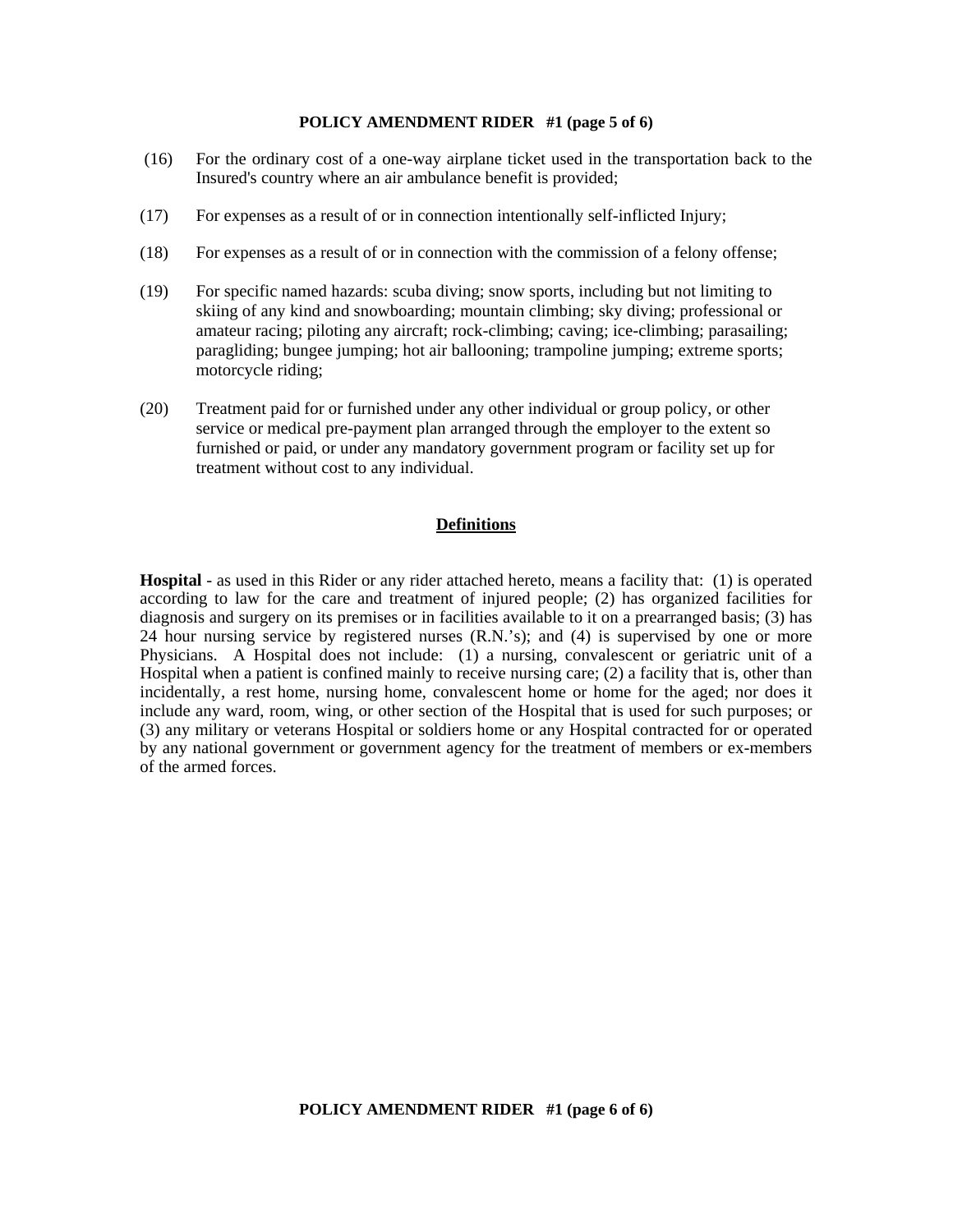**Immediate Family Member** – as used in this Rider or any rider attached hereto, means a person who is related to the Insured in any of the following ways: spouse, brother-in-law, sister-in-law, son-in-law, daughter-in-law, mother-in-law, father-in-law, parent (includes stepparent), brother or sister (includes stepbrother or stepsister), or child (includes legally adopted or stepchild).

**Illness** – as used in this Rider or any rider attached hereto, means sickness or disease of any kind contracted and commencing after the effective date of this policy and causing loss covered by this policy.

**Physician** - as used in this Rider or any rider attached hereto, means a licensed practitioner of the healing arts acting within the scope of his or her license who is not: 1) the Insured; 2) an Immediate Family Member; or 3) retained by the Policyholder.

This rider takes effect on June 1, 2008 12:01 A.M. Standard Time at Washington, DC and **it expires concurrently with the policy and is subject to all of the provisions, definitions, limitations and conditions of the policy not inconsistent herewith.** 

**Attached to and made a part of Policy No. GLB 9123946 issued to SunTrust Bank as Trustee for the AIG Group Insurance Trust(D.C.) c/o VISIT Travel & Medical Insurance Program –Plan S by the Insurance Company of the State of Pennsylvania.**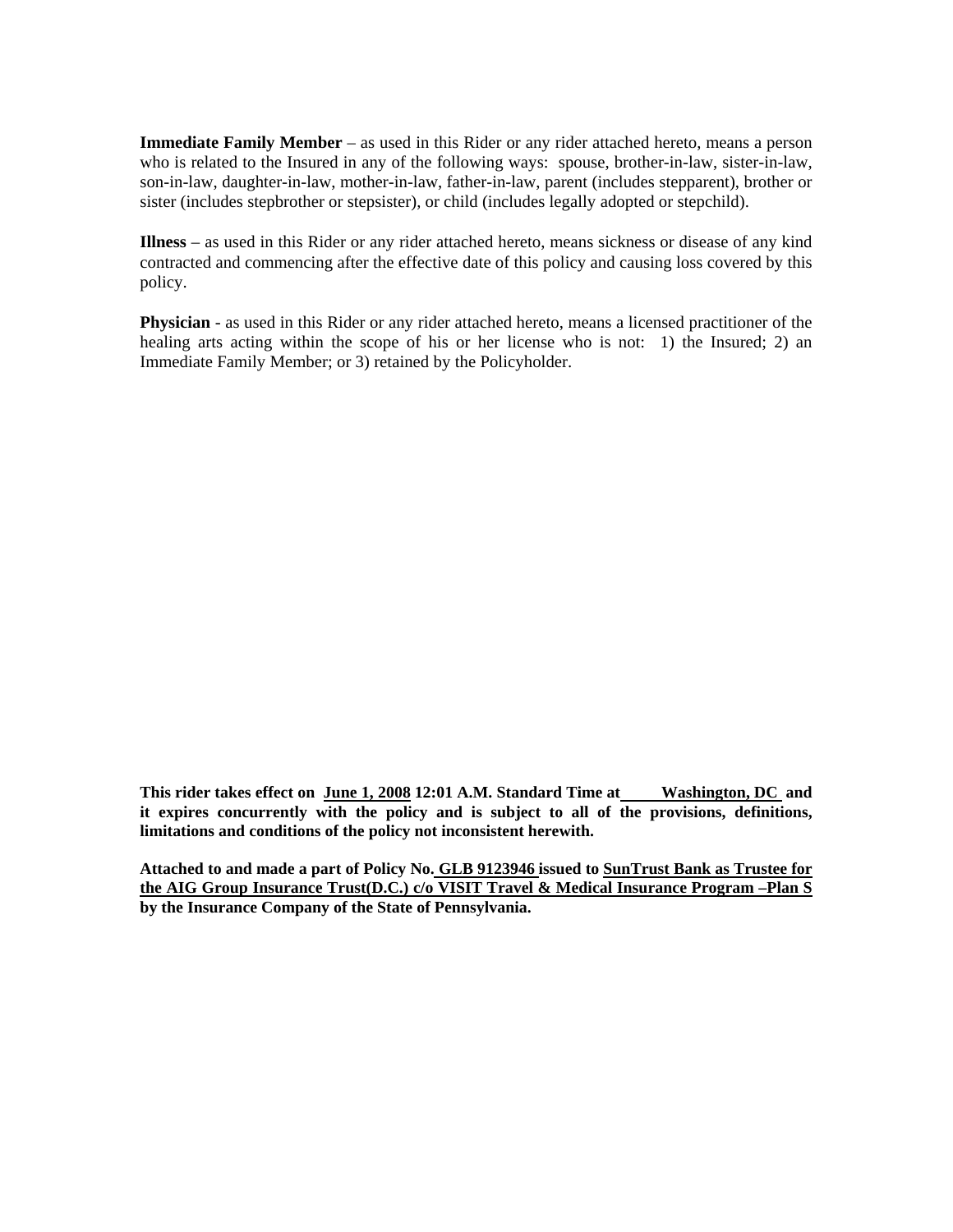# **POLICY AMENDMENT RIDER #2 (page 1 of 2)**

It is hereby understood and agreed that Section III, Coverage, is amended to include the following:

# **EMERGENCY EVACUATION**

The Company will pay benefits for Covered Expenses incurred up to a maximum of \$**50,000** if an Injury or Sickness commencing during the course of a trip results in the necessary Emergency Evacuation of the Insured Person. An Emergency Evacuation must be ordered by a legally licensed Physician who certifies that the severity of the Insured Person's Injury or Sickness warrants the Emergency Evacuation of the Insured Person.

Emergency Evacuation means:

- a) the Insured Person's medical condition warrants immediate transportation from the place where the Insured Person is Injured or Sick to the nearest Hospital where appropriate medical treatment can be obtained; or
- b) after being treated at a local Hospital, the Insured Person's medical condition warrants transportation to his or her then current place of primary residence to obtain further medical treatment or to recover; or
- c) both a) and b) above.

Covered Expenses are expenses, up to the maximum, for transportation, medical services and medical supplies necessarily incurred in connection with Emergency Evacuation of the Insured Person.

All transportation arrangements made for evacuating the Insured Person must be by the most direct and economical route. Expenses for special transportation must be:

- a) recommended by the attending Physician, or
- b) required by the standard regulations of the conveyance transporting the Insured Person.

Expenses for medical services and supplies must be recommended by the attending Physician.

Transportation means any land, water or air conveyance required to transport the Insured Person during an Emergency Evacuation.

Special Transportation includes, but is not limited to, air ambulance, land ambulance, and private motor vehicles.

**POLICY AMENDMENT RIDER #2 (page 2 of 2)**